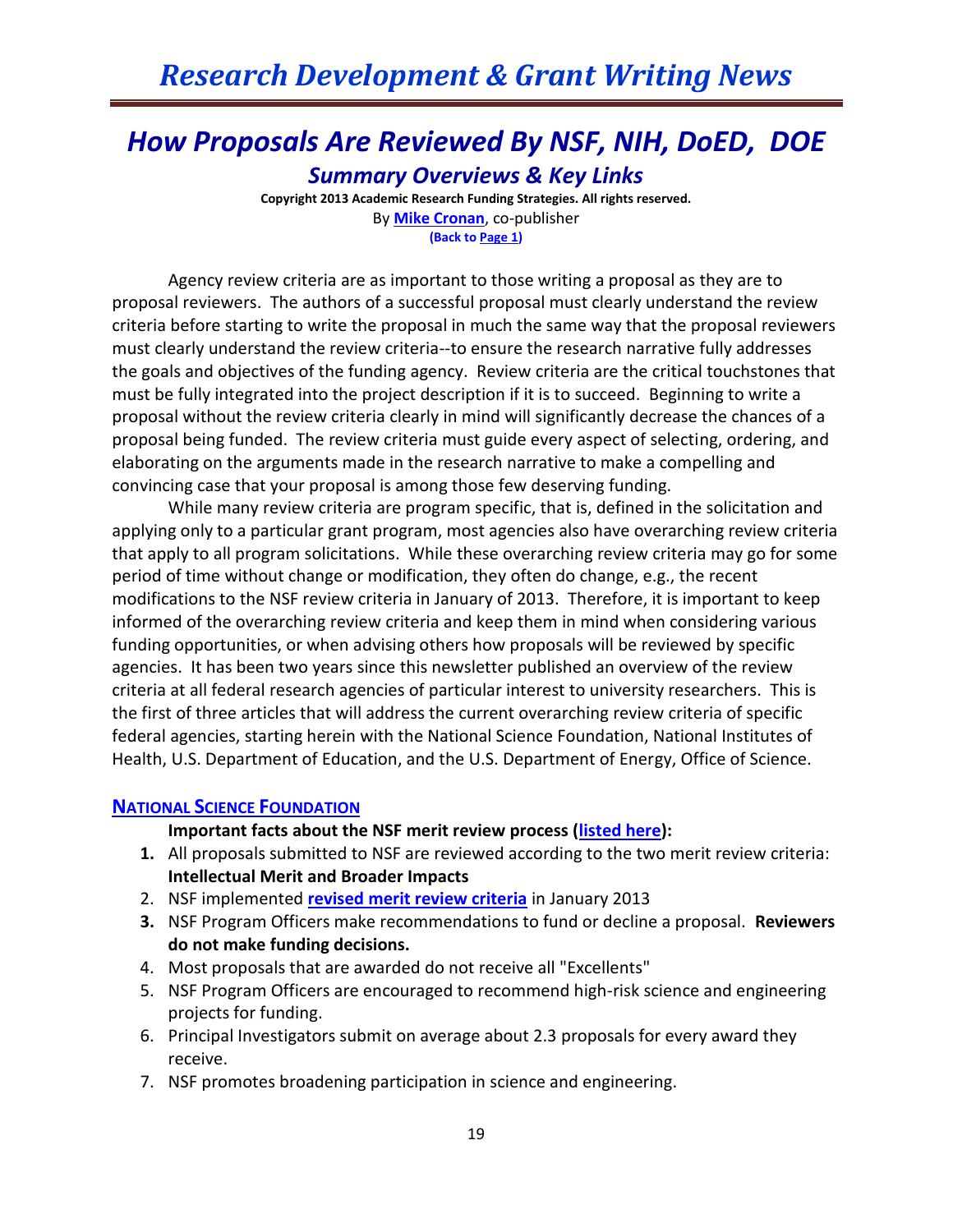**Key Links: GPG Chapter III - [NSF Proposal Processing and Review;](http://www.nsf.gov/pubs/policydocs/pappguide/nsf13001/gpg_3.jsp#IIIA) [Revised Merit](http://www.nsf.gov/bfa/dias/policy/merit_review/resources.jsp)  [Review Criteria Resource;](http://www.nsf.gov/bfa/dias/policy/merit_review/resources.jsp) [Merit Review](http://www.nsf.gov/bfa/dias/policy/merit_review/)**;

Upon receipt of a proposal, Program Officers conduct a preliminary review to ensure completeness and conformance with NSF requirements, which are outlined in GPG Chapter II.A. [Conformance with Instructions for Proposal Preparation](http://www.nsf.gov/pubs/policydocs/pappguide/nsf13001/gpg_2.jsp#IIA) and in [GPG Chapter II.B. Format of the](http://www.nsf.gov/pubs/policydocs/pappguide/nsf13001/gpg_2.jsp#IIB)  [Proposal.](http://www.nsf.gov/pubs/policydocs/pappguide/nsf13001/gpg_2.jsp#IIB) Adherence to these requirements is strictly enforced (unless the proposal has an approved deviation). If the proposal does not adhere to the instructions in the GPG (or the program solicitation, if applicable), NSF may return the proposal without review. See [GPG](http://www.nsf.gov/pubs/policydocs/pappguide/nsf13001/gpg_4.jsp#IVB)  [Chapter IV.B. Proposal Not Accepted or Returned without Review](http://www.nsf.gov/pubs/policydocs/pappguide/nsf13001/gpg_4.jsp#IVB) for a complete list of reasons for which a proposal may not be accepted or may be returned without review .

If the proposal is complete and conforms to NSF requirements, NSF Program Officers identify at least three external reviewers to review the proposal. **The review may be conducted by** *ad hoc* **reviewers, a panel of experts, or a combination of both.** For some programs, site visits are also conducted. Some categories of proposals may not be externally reviewed. For example, proposals submitted to Rapid Response Research Grants (RAPID) and EArly-concept Grants for Exploratory Research (EAGER) are internally reviewed only. For some other categories of proposals (for example, proposals for international travel), NSF staff have the option of conducting an internal review only. In addition, Program Officers are also responsible for identifying potentially disqualifying conflicts of interest among reviewers. (See GPG [Chapter II, Exhibit II-2.](http://www.nsf.gov/pubs/policydocs/pappguide/nsf13001/gpg_2.jsp#IIex2))

[GPG Chapter III.B. Selection of Reviewers](http://www.nsf.gov/pubs/policydocs/pappguide/nsf13001/gpg_3.jsp#IIIB) provides the NSF guidelines for reviewer selection. These guidelines are designed to ensure that the reviewers selected are experts in their field and will provide program officers with the proper information needed to make a recommendation in accordance with the [National Science Board](http://www.nsf.gov/nsb/) approved merit review criteria for projects

### **NATIONAL INSTITUTES OF HEALTH**

**New Scoring Guidance**. The NIH posted new scoring guidance for reviewers to use in evaluating grant applications. The **[scoring guidance for research](http://grants.nih.gov/grants/peer/guidelines_general/scoring_guidance_research.pdf)** applications is intended to focus reviewers on the positive aspects of an application as well as the weaknesses, and to encourage use of the entire scoring range. The **[generic guidance](http://grants.nih.gov/grants/peer/guidelines_general/scoring_system_and_procedure.pdf)** has been revised as well, and is intended for reviewers to use in deriving criterion scores and overall impact scores for activity codes that use review criteria other than those used for research applications.

**Key Links: [NIH Peer Review Process;](http://grants.nih.gov/Grants/peer_review_process.htm#Overview) [NIH Peer Review Process Revealed;](http://public.csr.nih.gov/Pages/default.aspx) [Center for](http://public.csr.nih.gov/ApplicantResources/Pages/default.aspx)  [Scientific Review Applicant Resources.](http://public.csr.nih.gov/ApplicantResources/Pages/default.aspx)**

### **NIH Core Review Criteria**

**Overall Impact**. Reviewers will provide an overall impact/priority score to reflect their assessment of the likelihood for the project to exert a sustained, powerful influence on the research field(s) involved, in consideration of the following review criteria and additional review criteria (as applicable for the project proposed).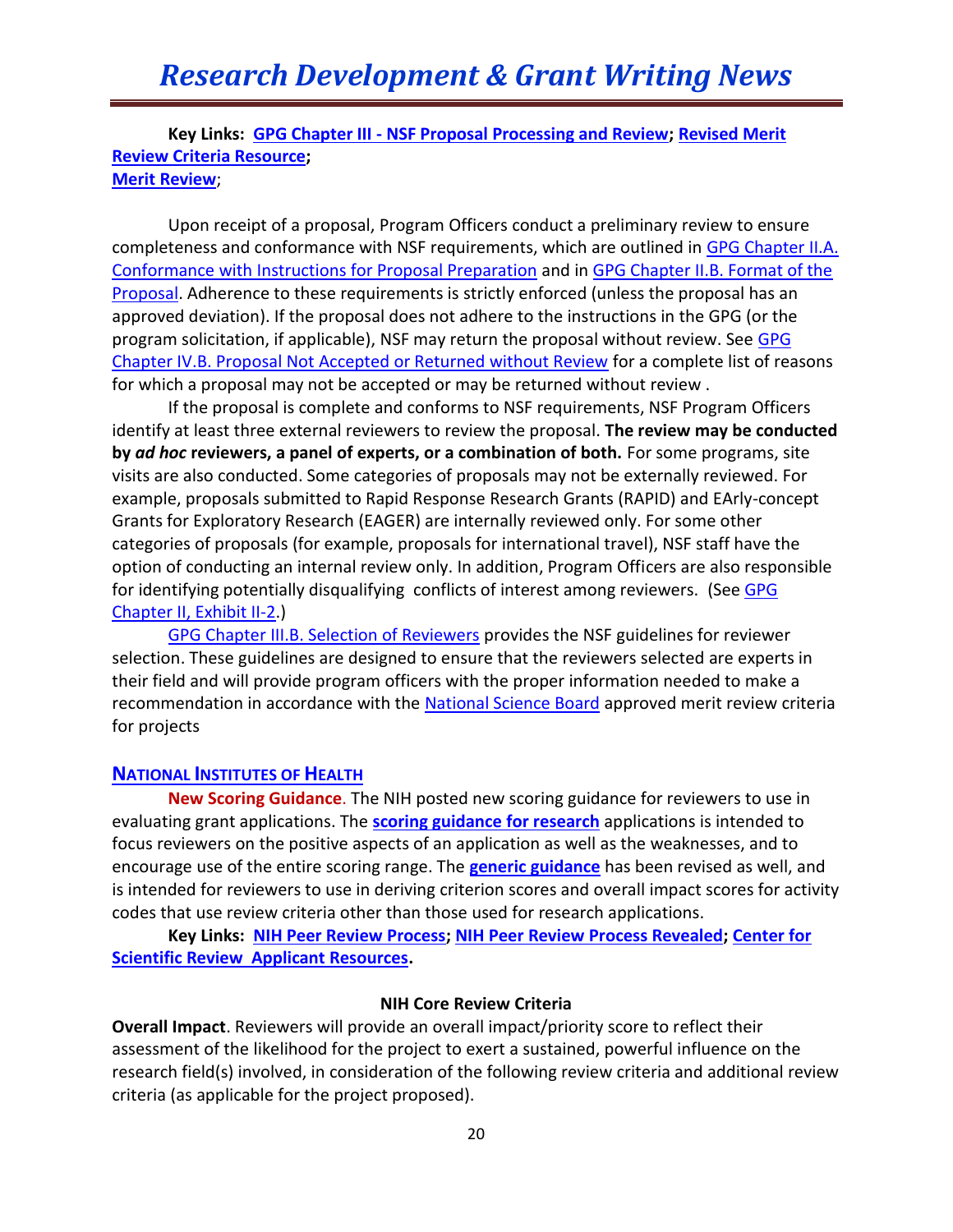**Scored Review Criteria**. Reviewers will consider each of the review criteria below in the determination of scientific and technical merit, and give a separate score for each. An application does not need to be strong in all categories to be judged likely to have major scientific impact. For example, a project that by its nature is not innovative may be essential to advance a field.

**Significance.** Does the project address an important problem or a critical barrier to progress in the field? If the aims of the project are achieved, how will scientific knowledge, technical capability, and/or clinical practice be improved? How will successful completion of the aims change the concepts, methods, technologies, treatments, services, or preventative interventions that drive this field?

**Investigator(s).** Are the PD/PIs, collaborators, and other researchers well suited to the project? If Early Stage Investigators or New Investigators, or in the early stages of independent careers, do they have appropriate experience and training? If established, have they demonstrated an ongoing record of accomplishments that have advanced their field(s)? If the project is collaborative or multi-PD/PI, do the investigators have complementary and integrated expertise; are their leadership approach, governance and organizational structure appropriate for the project?

**Innovation.** Does the application challenge and seek to shift current research or clinical practice paradigms by utilizing novel theoretical concepts, approaches or methodologies, instrumentation, or interventions? Are the concepts, approaches or methodologies, instrumentation, or interventions novel to one field of research or novel in a broad sense? Is a refinement, improvement, or new application of theoretical concepts, approaches or methodologies, instrumentation, or interventions proposed?

**Approach**. Are the overall strategy, methodology, and analyses well-reasoned and appropriate to accomplish the specific aims of the project? Are potential problems, alternative strategies, and benchmarks for success presented? If the project is in the early stages of development, will the strategy establish feasibility and will particularly risky aspects be managed? If the project involves clinical research, are the plans for (1) protection of human subjects from research risks, and (2) inclusion of minorities and members of both sexes/genders, as well as the inclusion of children, justified in terms of the scientific goals and research strategy proposed?

**Environment.** Will the scientific environment in which the work will be done contribute to the probability of success? Are the institutional support, equipment and other physical resources available to the investigators adequate for the project proposed? Will the project benefit from unique features of the scientific environment, subject populations, or collaborative arrangements?

## **[US Department of Education](http://www2.ed.gov/fund/grant/about/grantmaking/index.html)**

A discretionary grant is an award made by the ED for which the ED has discretion, or choice, in which applicants get funded. Virtually all of the Department's **discretionary grants are made based on a competitive review process**. ED reviews applications based on the legislative and regulatory requirements, and on the application requirements and criteria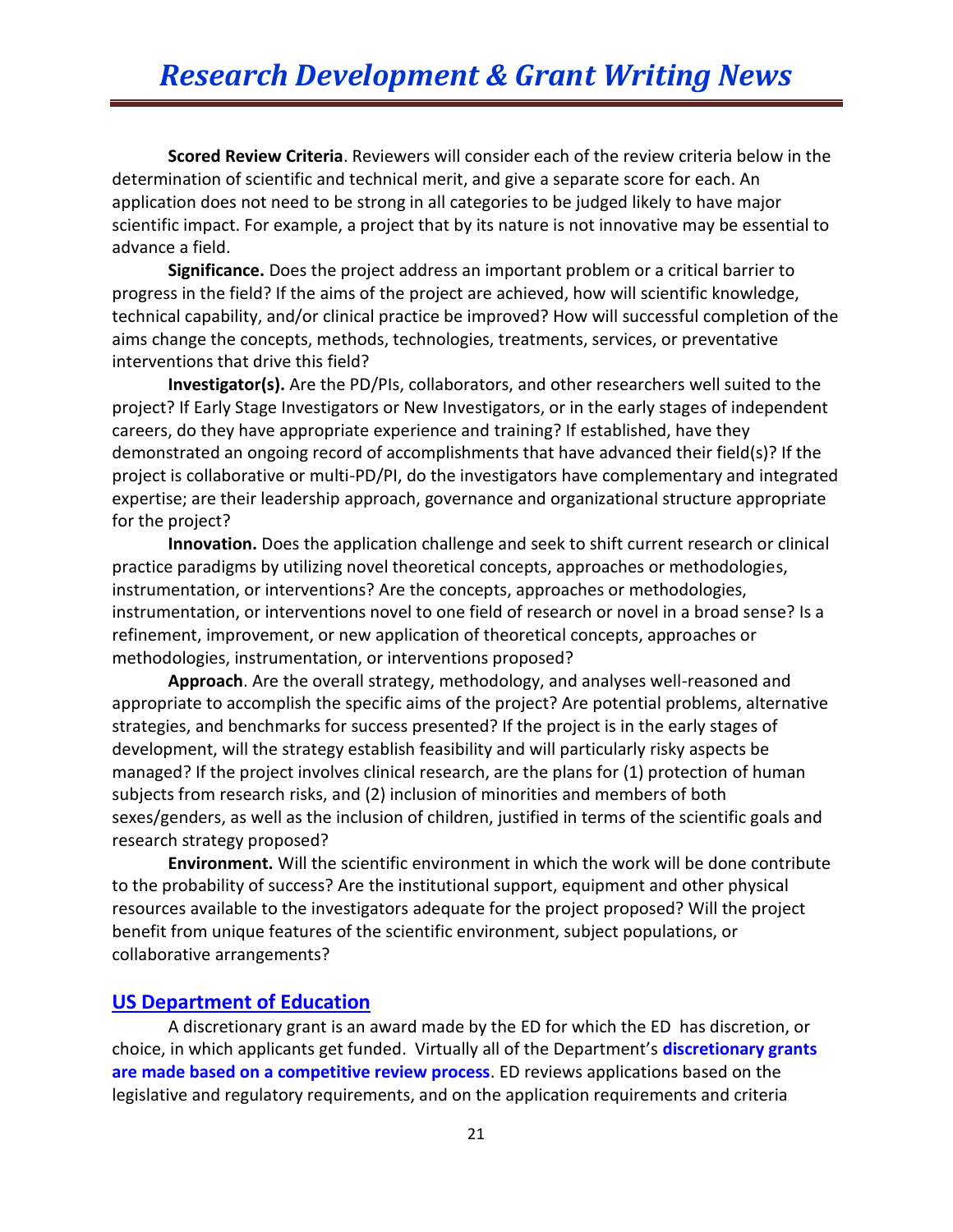established for a discretionary grant program. This review process gives ED the discretion to determine which applications best address the program requirements and are, therefore, most worthy of receiving funding. Successful applicants become the ED's grantees.

**Key Links:** [Grantmaking at ED, Answers to Your Questions About the Discretionary](http://www2.ed.gov/fund/grant/about/grantmaking/grantmaking.pdf)  [Grants Process;](http://www2.ed.gov/fund/grant/about/grantmaking/grantmaking.pdf) [ED Program's Overview](http://www2.ed.gov/programs/landing.jhtml)[; Discretionary Grant Applications](http://1.usa.gov/jZARDX) lists the application packages that are currently available; Forecast of Funding Opportunities for ED Discretionary [Grant Programs](http://1.usa.gov/jq68Wf) forecasts when grant competitions are expected to open. These are the dates to begin watching for the application materials. Contact information for each grant is also provided; [More.](https://answers.ed.gov/link/portal/28022/28025/Article/550/Grant-opportunities)

#### **The Application Review Process at the Department**

For the majority of the Department's grant competitions, program offices recruit application reviewers (reviewers) from outside the federal government who have expertise in the subject area of the grant program for which the applications were submitted. For some competitions, program offices may use employees or contractors of the Department of Education, or employees of other federal agencies, to serve as reviewers. The Department staff screens applications to ensure that they meet all the requirements of the program and assign applications to reviewers. Reviewers read and independently score each application assigned to them. After the reviewers score the applications, the program staff carries out an internal review to ensure that the reviewers' scoring sheets are correctly completed.

#### **How are application reviewers chosen?**

ED recruits reviewers who have expertise in areas pertinent to a grant program. Individuals interested in becoming a reviewer complete an application or submit a resume or a curriculum vita that provides information the program staff uses to determine whether they have the necessary qualifications. The program staff maintains a reviewer registry and contacts individuals when they are needed for an upcoming competition. The Department reviews potential reviewers' information to determine whether they have the necessary expertise and whether they have any potential conflicts of interest in the outcome of a specific upcoming competition. A reviewer is considered to have a conflict of interest when he or she, or certain individuals and entities with which the reviewer has a relationship, has a financial interest in the outcome of the competition. The Department staff works with potential reviewers and assigns them to competitions that raise no conflicts of interest or other reasons for which the public would question the reviewers' objectivity in rating proposals for a specific competition.

#### **What criteria do reviewers use to score my application?**

#### **Reviewers score each application against the selection criteria stated in the**

**notice or application package.** In reviewing applications, reviewers are not permitted to use other criteria or consider any information that is not in the application.

#### **How does the Department determine the rank order of applications?**

Generally, the Department averages the scores given by all the reviewers that read an application. The average score for each application is used to determine its rank order among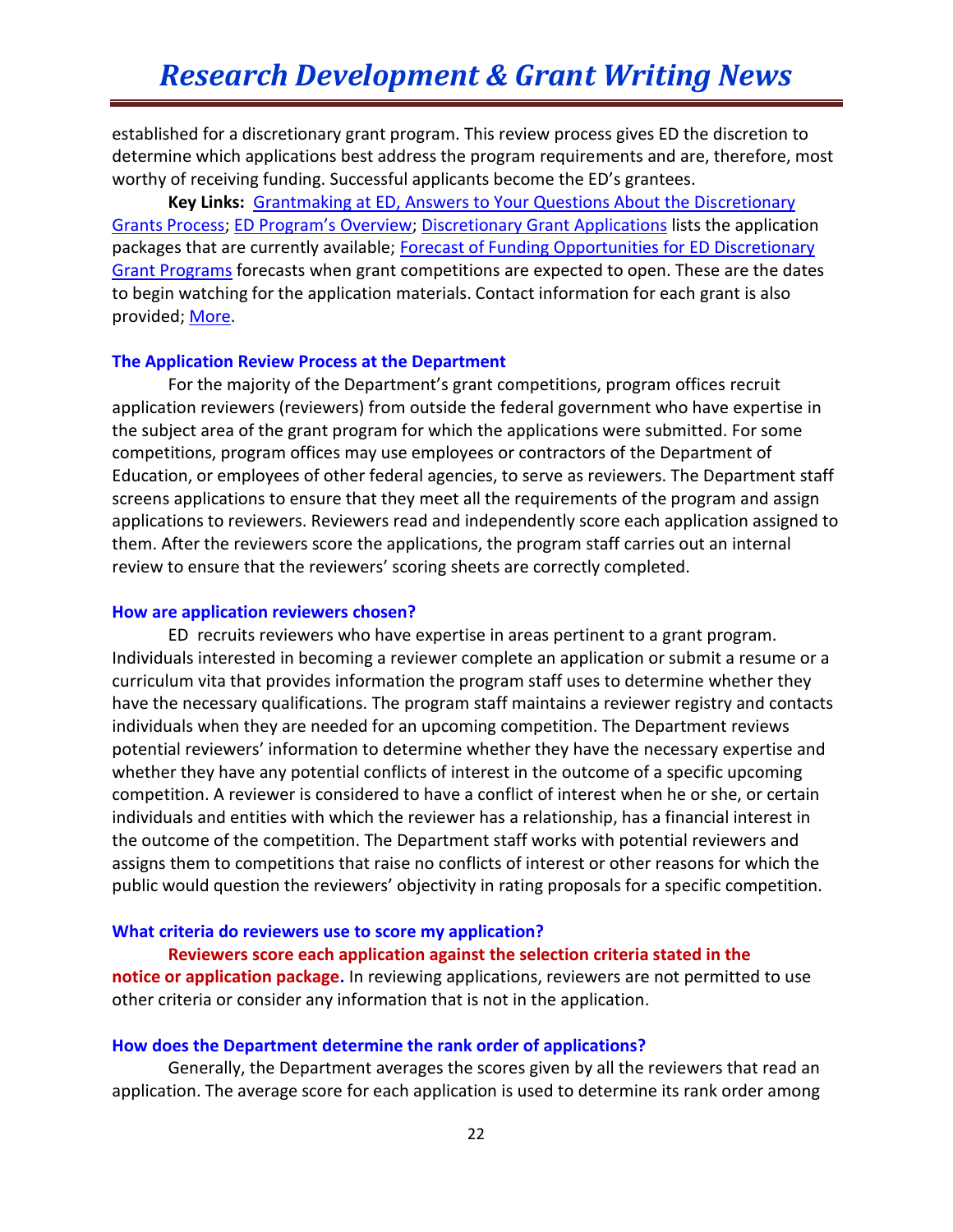all the eligible applications that were reviewed. Under certain circumstances, the program staff uses a statistical method to standardize reviewers' scores. Standardization helps compensate for the tendencies of some reviewers to score applications higher or lower than other reviewers for the same quality applications.

## **How does the Department decide which applicants get funded?**

After the applications, reviews, and related documents are checked for completeness, the program staff conducts a series of steps to determine which applicants will be funded. The steps are to:

- Develop a rank order list from the panel scores for each application.
- Determine how many applications can be funded with the available appropriations.
- Perform a cost analysis on those applications that can be considered for funding. The cost analysis is done to determine whether the proposed costs of an applicant's budget are allowable. In addition, program staff members review the narratives and budgets to ensure that costs relate to the activities and objectives of the project. All unallowable costs are deleted from the budget. During this stage, program staff may contact applicants for clarifying information, usually by telephone. If the program staff requests a written response from an applicant, the applicant's response should address only the specific items needing clarification.
- Create a formal list, called a "slate," of the applications recommended for funding and the recommended funding level for each application.
- Forward the slate to the principal officer of the program office (or his or her designee) for approval. In making the final funding decisions, the principal officer may consider information in addition to the information in the application, such as an applicant's past performance on a U.S. Department of Education grant.
- Issue award notices to the successful applicants.

### **Does a high score guarantee funding?**

**There is no particular score that guarantees that an application will be funded.** Even if an application ranks high it may not be funded. The Department may be unable to fund all highscoring applications because of the large number of high-quality applications submitted and the set level of funds that Congress appropriates for a program. In addition, high-scoring applications may not be funded because a program may establish a geographic distribution requirement that limits the number of grants awarded to specific regions of the country. **Some applications may not be funded because of an applicant's poor performance in the past on other federal projects.**

## **[U.S. Department of Energy, Office of Science](http://www.science.doe.gov/grants/process.asp)**

**Administrative Review**. Upon receipt of an application, the Office of Science receiving office determines whether the document contains the prescribed information, has been approved by an official authorized to sign for the applicant organization and falls under the scientific scope of the Office of Science Financial Assistance Program.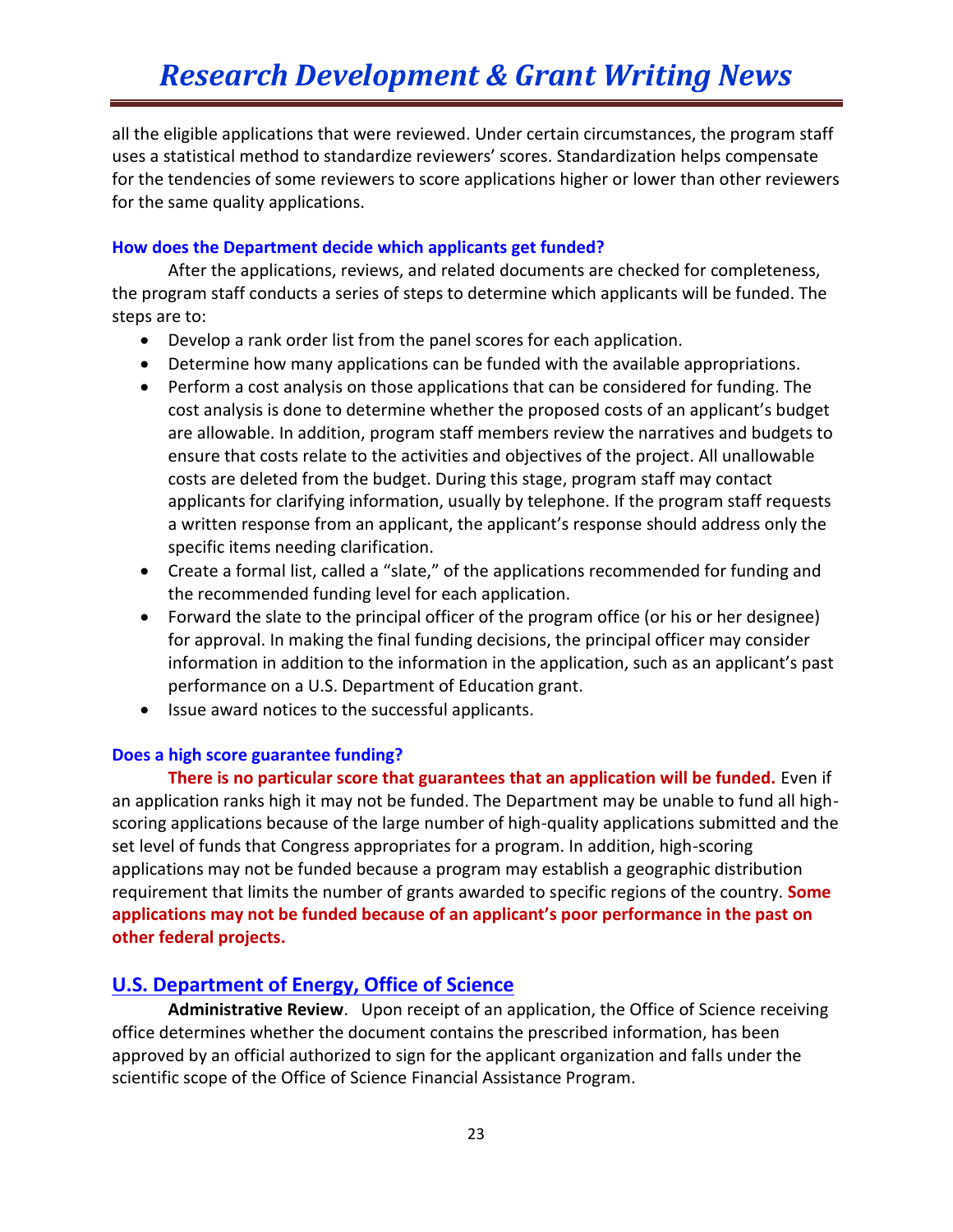After this preliminary review, copies of the application are forwarded to the appropriate program office for further review to determine if the application contains sufficient technical/scientific information to conduct an evaluation; meets program policies and priorities, and does not duplicate or overlap currently funded research projects. Applications shall be acknowledged to the applicant in writing by the SC program office generally within one week of receipt. This acknowledgement usually advises the applicant of the SC staff member responsible for conducting the merit review of the application.

 Program staff may return an application which does not include all information and documentation required by statute, 10 CFR Part 605, 10 CFR Part 600, and the Funding Opportunity Announcement when the nature of the omission precludes review of the application. *However, if an application contains most of the information required, the missing information may be requested from the applicant so that it can be processed.* During the review of a complete application, the Office of Science may request the submission of additional information only if the information is essential to evaluate the application.

#### **Evaluation Criteria**

 New and renewal applications meeting the above standards will be subjected to formal merit review and will be evaluated against **the following criteria which are listed in descending order of importance** as set forth in 10 CFR Part 605:

- 1. Scientific and/or technical merit or the educational benefits of the project;
- 2. Appropriateness of the proposed method or approach;
- 3. Competency of applicant's personnel and adequacy of proposed resources;
- 4. Reasonableness and appropriateness of the proposed budget; and<
- 5. Other appropriate factors, established and set forth in a notice of availability or in a specific solicitation.

 For renewal applications, the Office of Science also shall consider the recipient's performance under the existing award.

 Also, the Office of Science shall consider, as part of the evaluation, other available advice or information as well as program policy factors such as ensuring an appropriate balance among the program areas.

#### **Merit Review Process**

 Project managers will review applications for technical/scientific merit and program policy factors. In addition, the project manager will submit applications generally to at least three qualified reviewers for evaluation, in addition to anyone having direct line authority over the project manager, including the selection official. Instructions to reviewers will include a reasonable length of time for responding to the request for a merit review. In those instances where three or more reviews are not obtained, the project manager must provide a written explanation to be retained in the official file. In the event that the project manager is a reviewer and is also the selection official, the decision shall be approved by the Director, Office of Science, or a designee. If no reviews are provided to the Office of Science by the selected qualified reviewers, any award must be justified on a non-competitive basis.